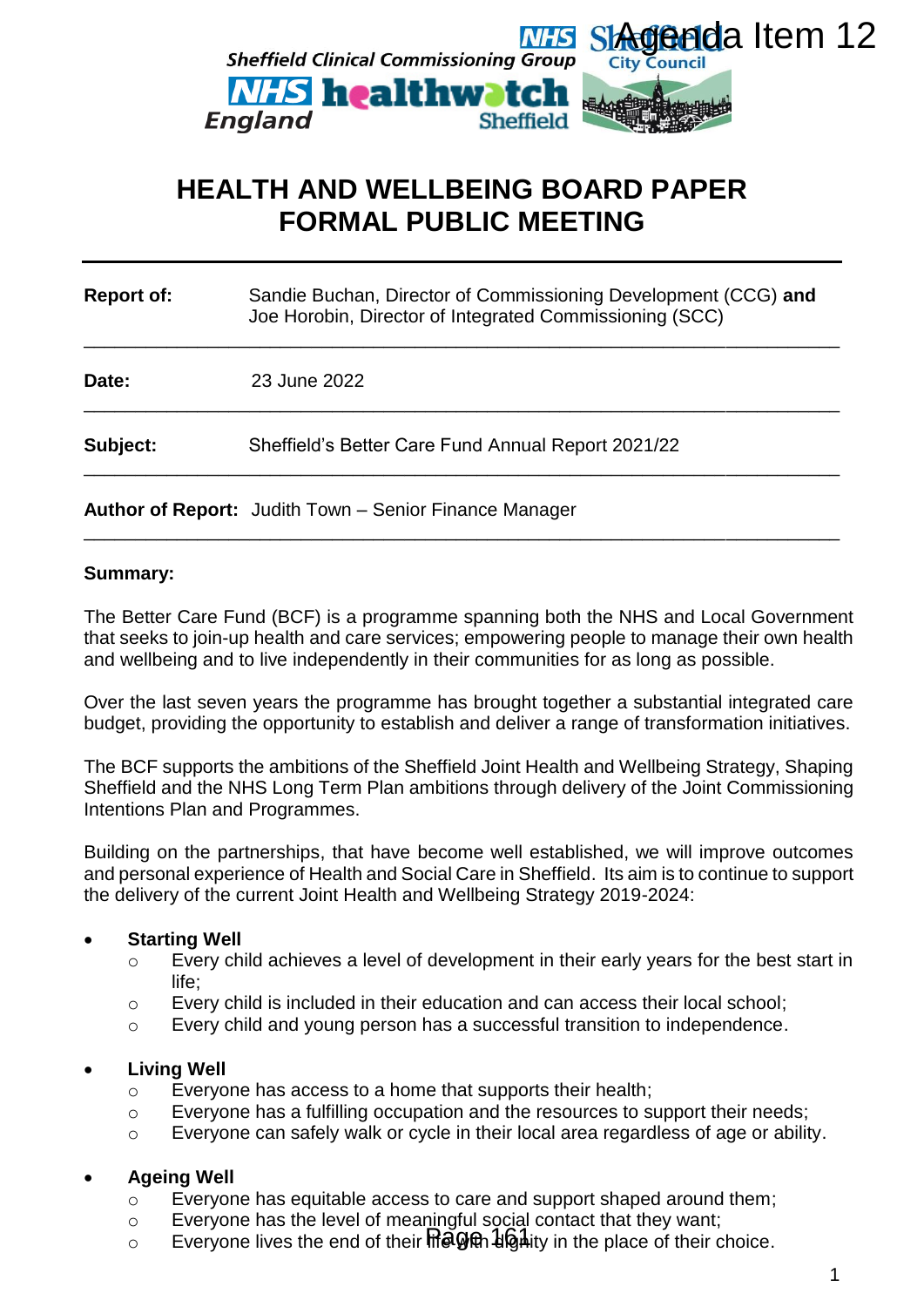With integrated commissioning at the heart of our plans, our focus in 2022/23 will be to deliver the agreed programmes of work aligned with the delivery of our joint commissioning priorities and the Shaping Sheffield plan.

We aim to make better decisions about how we manage the increasing demand, distributing funding across health and social care to deliver care and intervention in ways that achieve the best health and wellbeing outcomes for the people of Sheffield. The establishment of the Joint Commissioning Committee (JCC) in 2019 between Sheffield City Council and Sheffield Clinical Commissioning Group, is a key enabler of our success.

Following the move to an Area Committee structure within SCC in 2022, with the themes within the BCF now cross multiple Committees, and the changes from NHS CCG to ICB Places the JCC Terms of Reference and its membership require updating. As planning for these changes, a future governance paper was agreed by SCC and SCCG in March 2022 outlining the joint working arrangement between health and social care.

As part of the Health and Wellbeing Board's statutory duty to encourage integrated working between commissioners, this Board has a role to oversee the strategic direction of the BCF and the delivery of stronger integrated models of care, including the development of the Sheffield outcomes framework.

The purpose of this paper is to provide the Health and Wellbeing Board with an update on:

- Progress on the Better Care Fund programmes against the 2021/2022 plan;
- Performance against the agreed Better Care Fund Key Performance Indicators (KPI's);
- The financial performance of the Better Care Fund Pooled budget for 2021/22;
- Proposed changes to the Better Care Fund and Joint Commissioning Arrangements in 2022/23.

#### \_\_\_\_\_\_\_\_\_\_\_\_\_\_\_\_\_\_\_\_\_\_\_\_\_\_\_\_\_\_\_\_\_\_\_\_\_\_\_\_\_\_\_\_\_\_\_\_\_\_\_\_\_\_\_\_\_\_\_\_\_\_\_\_\_\_\_\_\_\_\_\_\_ **Questions for the Health and Wellbeing Board:**

- 1. Is the progress to date on the way we work together sufficient?
- 2. Considering the latest Joint Health and Wellbeing Strategy, Joint Commissioning Plan, and impact of Covid pandemic does the Health and Wellbeing Board require any additional information to the updates on the 2021/22 priorities?
- 3. How would the Health and Wellbeing Board wish to be included and updated in the ongoing development of the Sheffield Outcomes Framework that will support the Joint Commissioning Plan?

# **Recommendations for the Health and Wellbeing Board:**

The Health and Wellbeing Board is asked to:

- 1. note the update on the Programme;
- 2. note the outturn budget for 2021/22;
- 3. note the development of the joint commissioning plan;
- 4. note NHS England (NHSE) guidance and final template for the 2022/23 plan are still outstanding;
- 5. note the proposed priorities and changes for 2022/23 and delegated final responsibility for approval against the published NHSE guidance and template to the Chairs.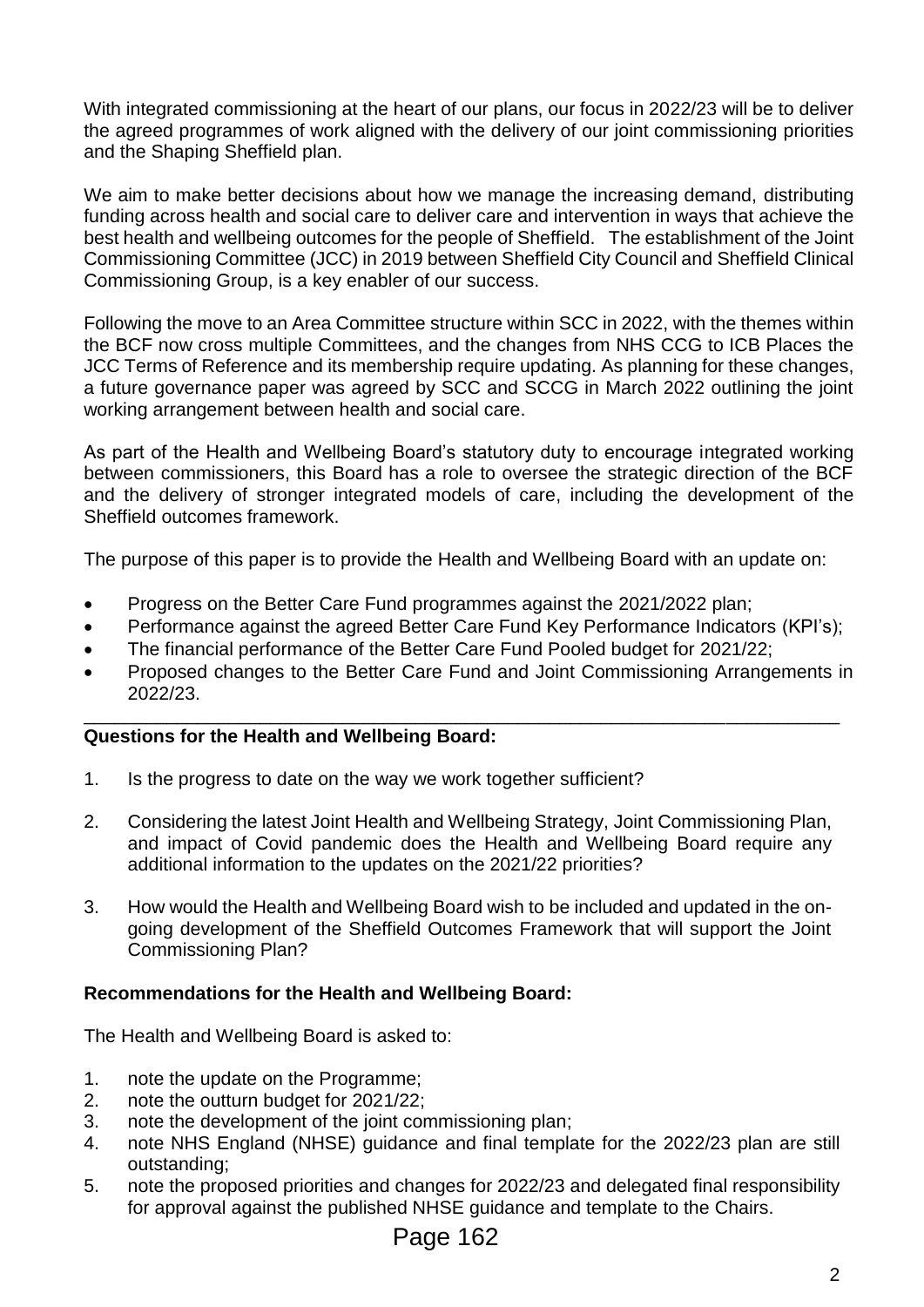# **Background Papers:**

## Better care fund background paper.

[https://democracy.sheffield.gov.uk/documents/s36806/Better%20Care%20Fund%20Backgro](https://democracy.sheffield.gov.uk/documents/s36806/Better%20Care%20Fund%20Background%20Paper.pdf) [und%20Paper.pdf](https://democracy.sheffield.gov.uk/documents/s36806/Better%20Care%20Fund%20Background%20Paper.pdf)

Joint Commissioning Intentions <https://democracy.sheffield.gov.uk/mgIssueHistoryHome.aspx?IId=34317>

## **Which of the ambitions in the Health & Wellbeing Strategy does this help to deliver?**

## **Starting Well**

- o Every child achieves a level of development in their early years for the best start in life
- o Every child and young person has a successful transition to independence

## **Living Well**

o Everyone has access to a home that supports their health

# **Ageing Well**

- o Everyone has equitable access to care and support shaped around them
- o Everyone has the level of meaningful social contact that they want
- o Everyone lives the end of their life with dignity in the place of their choice

## **Who has contributed to this paper?**

Both SCCG and the Local Authority have contributed to the production of this document via the Executive Teams, Work-stream Leads and Executive Management Group. Partnership groups have been established and are now embedded within the Health Care Partnership.